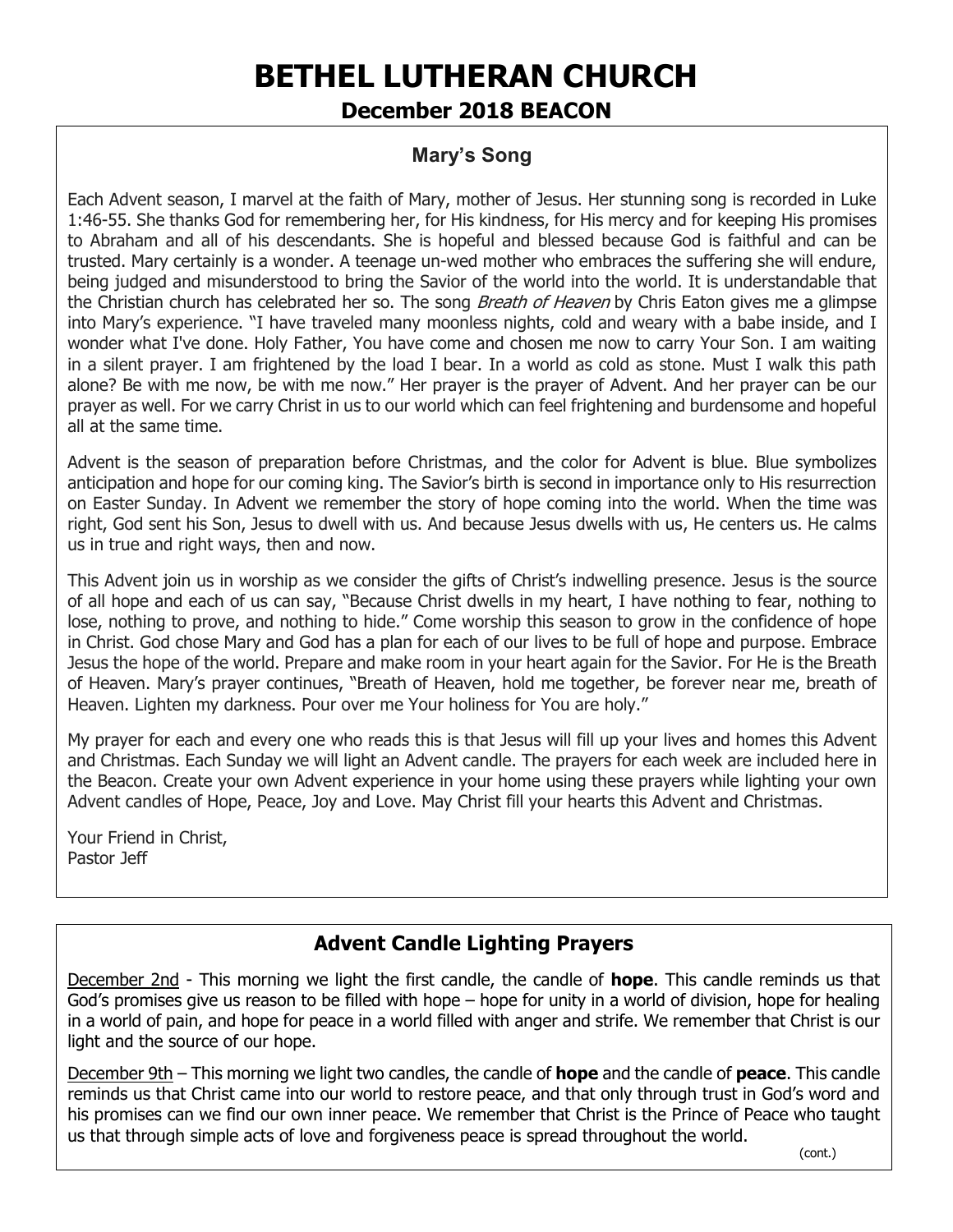#### **Advent Candle Lighting Prayers** (cont.)

December 16th – This morning we light three candles – the candles of **hope**, **peace**, and today, **joy**. This candle reminds us that we have reason to be joyful, even in the midst of strife. We remember that the angel proclaimed Christ's birth as "Good news of great joy, to all people." We celebrate today with joyful hearts and commit ourselves to spreading that joy to the world around us.

December 23rd – This morning we light four candles, the candles of **hope**, **peace**, **joy**, and today's candle – **love**. This candle reminds us that God so loved the world that he sent his only son, so that whoever believes in him should not perish but have life everlasting. Today we celebrate God's gift of love and remember that we have been commanded to love others as God loves us.

December 24th, Christmas Eve – Tonight, we light all the candles as we celebrate the birth of Christ. The candles of **hope**, **peace**, **love**, and **joy** all remind us that Christ is our light and the source of eternal hope, everlasting peace, boundless love, and endless joy. The **Christ candle** reminds us that God's perfect gift was sent to us that we might have life abundant and everlasting. Joy to the world and peace on earth. Let us worship Christ, the newborn King.

"Love's Pure Light" by Joel Raney (BLC CCLI #1602889)

## **November 14, 2018 Church Council Minutes**

(to be reviewed at the December Council meeting)

**Present:** Pastor Jeff Teeples, Dan Frey, Allen Redman, Darla Drewelow, Bruce Simon, Michelle Rients, Carol Chapman

**Call to order** by President Dan Frey "In the Name of the Father, the Son and the Holy Spirit." Council responds "Amen."

**Devotions:** Pastor led us in devotions relative to the meaning of our Mission Statement. He shared his interpretation & challenged each of us to state our personal interpretation at upcoming meetings. Michelle will share in December.

**Approval of the Agenda**: Motion by Darla, second by Allen. Passed.

**Approval of the October Minutes:** Motion by Carol, second by Michelle. Passed.

**Approval of the Treasurer's Report:** Motion to accept report by Allen, second by Bruce. Passed.

**Pastor's Report:** Pastor reported highlights of the month which included two weddings, several home visits, a funeral and successful feedback he received on the candle lighting event on "All Saints Sunday." Pastor would like members of the Council to accompany him, on occasion, when making home/hospital/nursing home visits, etc. Council agreed. Pastor had a recent phone interview for a church in Arizona. He and Kris will be spending Thanksgiving with family out of state but will be back the following Sunday.

#### **Ministry Team Reports:**

- **Children & Youth Ministry Team**: no report
- **Outreach & Fellowship Ministry Team**: no report
- **Property Ministry Team**: Bruce reported he secured, for now, a downstairs window. Dan will be fixing the outside handicap entrance button. They have not received the quote from Matt for the downstairs back door. Snow removal will be done by Jonathon Koop @ the same cost as last year.
- **Worship & Music Ministry Team**: no report
- **Social Concerns Ministry Team**: Carol reports Socktober Fest was a huge success. Several families have been identified for Thanksgiving and all the food donations needed for the families had been secured. After Thanksgiving, efforts for Christmas Adopt-A-Family will kick off. Carol is attempting to secure funds from Thrivent Financial, via Action Teams, for the families. Watch the bulletin board for needed items for these families.
- **Missions/Benevolence Ministry Team**: Allen reports in December they will meet & allocate remaining benevolence funds for year-end giving.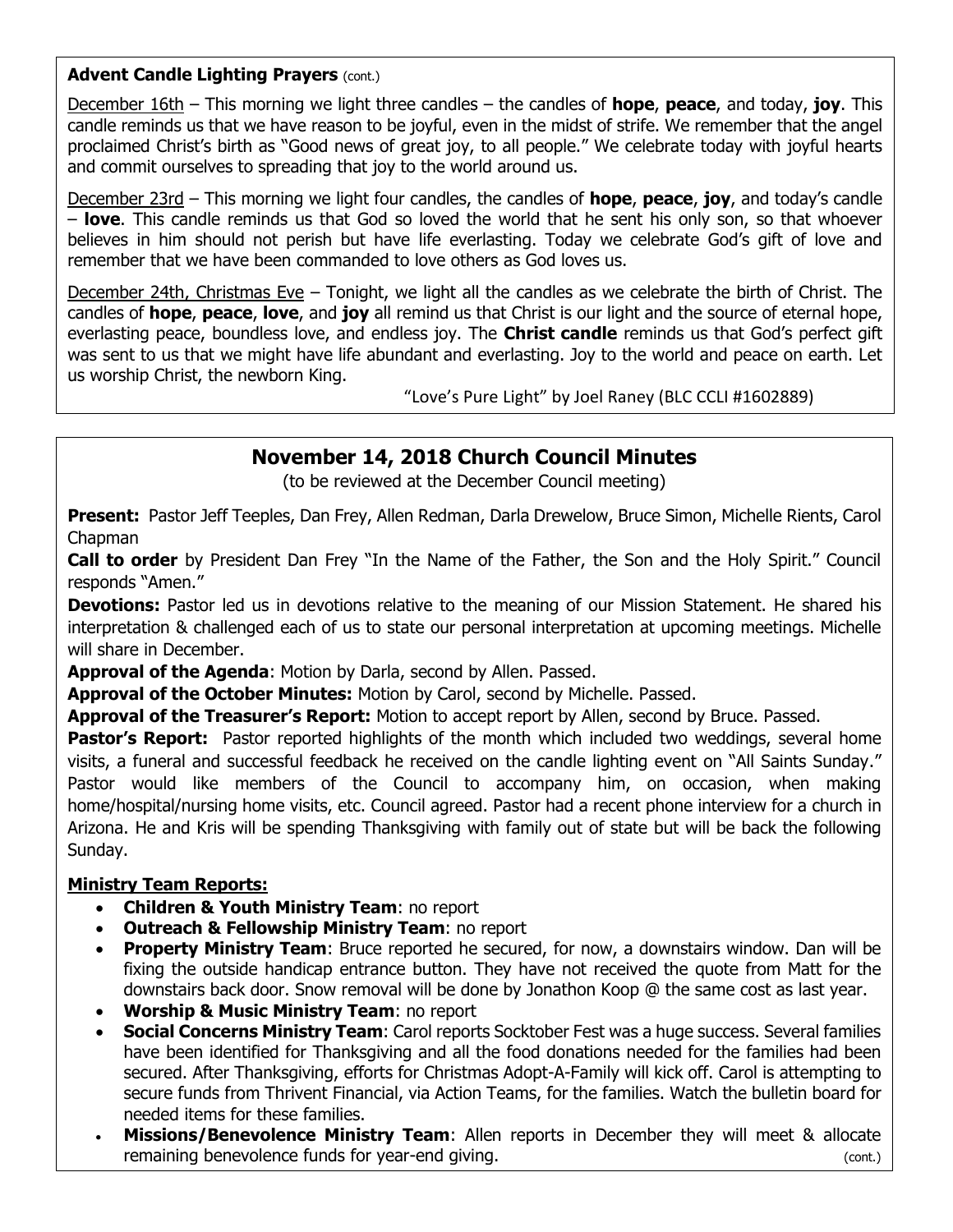#### **November 14, 2018 Church Council Minutes (cont.)**

**Correspondence:** Dan reported on and distributed.

#### **Old Business:**

- 1. Computer Update: The computer in the office is five years old and the one in the Pastor's office is six years old. Due to the age we need to plan on updating next year, especially if we get a new Pastor. Dan reports that Jenny Hansmann does not have the password for virus scan updates to the computer in the Pastor's office.
- 2. Lighting Update: Dan has had some complications in completing the new lighting involving the lift rental. It is too big to get between the church pews so they are working off ladders. They expect to finish next week.

#### **New Business**:

- 1. Volunteers: We agreed we have a giving volunteer network that continues to step forward to assist. However, we have more need due to the fact we don't always have a backup in case the volunteer can't complete the task on a certain day. One need is to backup Jenny Hansmann in preparing the bulletin and the Beacon. These are tasks that can be completed from their home computer throughout the week/month. Jenny is willing to train and remains available for questions. The other position is help in the office, answering the phone, welcoming visitors, mailings, Pastor's requests, etc. It was agreed we would thank our current volunteers at next Sunday's services and also ask for consideration for these additional two backup positions.
- 2. Annual Meeting/Nominating Committee: The **Annual Meeting will be Sunday, January 27, 2019** immediately following services. Every year we have three Council Members leave office and three new ones fill those vacancies. The Nominating Committee consists of those Council Members who have left office the past two years. They are: Angie Ellermann, Jeremy Paulson, Jim Schwarz, Diane Buss, Jenny Hansmann, and Jay Herter, who has now moved. Allen will contact the Committee to remind them of this approaching task. Next Sunday Dan will be asking the Congregation to pray about saying "yes" to this Committee in their attempts to filling the open Council positions in January.
- 3. Pastor's Vacation: Council approved Pastor Jeff's request to have off the week of Christmas through the last Sunday of December to be with family out of state. This will be the first time since he became a Pastor that everyone will be together for Christmas.
- 4. Old tables & chairs: There are 14 old tables & 12 old chairs available to anyone who would like them. A motion to offer to the congregation for a free will donation, made by Bruce, second by Carol. Anyone interested should contact the office.
- 5. Approval of bills: Council approved bills presented. Dan suggested, in an attempt to minimize the wait time for folks to receive their reimbursement on items they've purchased for church, the Council President be given the authority to approve the bill immediately when presented for payment for amounts less than \$200 vs. having to wait until the next Council Meeting. Motion made to accept this recommendation by Bruce and second by Michelle. Passed.
- 6. Approval of 2019 proposed budget: Motion by Carol, second by Darla to approve the proposed 2019 budget. Passed.
- 7. Microphones: Discussed microphone issues. Dan will ask his contact at Primary Systems in Waterloo to do a service call checking our system and microphones.
- 8. Call Committee: The Call Committee has received a new resume for review. We discussed the manner in which the Call Committee receives feedback from the Congregation when a candidate performs the Church Service. Dan will speak further with Jeremy.
- 9. Annual Reports: Please note each Annual Report needs to be turned into the Church Office by December 20th.

Motion to adjourn by Michelle, second by Darla. Passed. Closing Prayer/The Lord's Prayer

**Communion Assistants:** December: Marilyn Ingalls & Bruce Simon

January: Dan Frey & JoAnne Schwarz

Submitted by Carol Chapman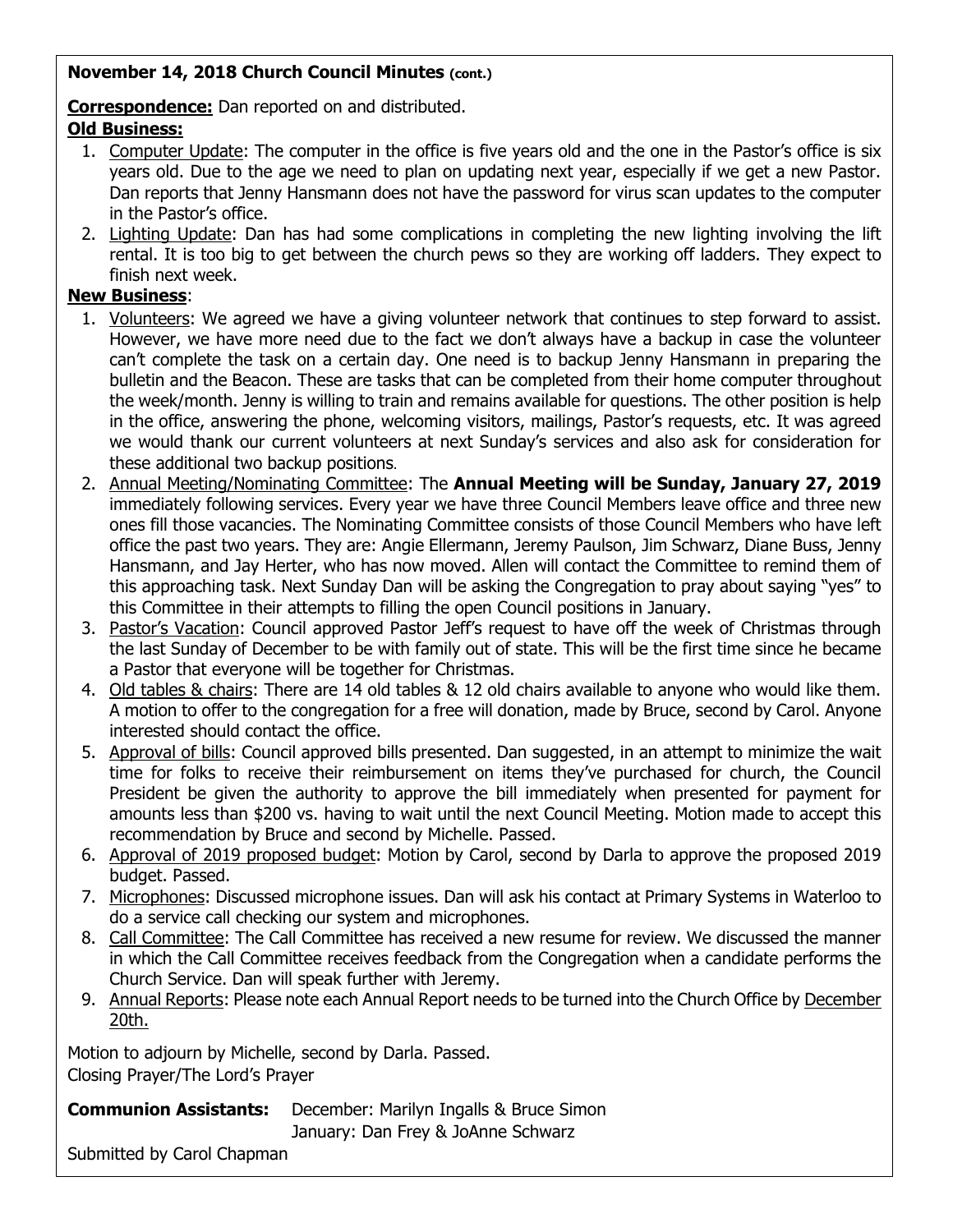## **Family Devotions for December**

#### **Don't Waste the Wait!**

Bible Verse: "But they who wait for the Lord shall renew their strength, they shall mount up with wings like eagles, they shall run and not be weary, they shall walk and not faint." Isaiah 40:31

During Advent, we are reminded how God's people waited in hope many years ago for the Savior to come. Today, we wait in hope for Christ's return to take His people home, where He has prepared a place for us! But waiting can be hard. Just ask a parent waiting for their son or daughter to return from a tour of duty, or someone waiting while a loved one is in surgery, or even a child waiting for Christmas morning. Not for the faint of heart! But while waiting for the Lord, Isaiah 40:29 says we can count on Him to "give power to the faint and strength to the weak." Let's not waste the wait! Let's use every opportunity to share the Good News while we can! This month, let's spend some time . . .

- 1) Enjoying Advent devotions with our families, lighting the Advent candles, reading the Bible and a special Christmas book, making sure the story of Jesus comes through loud and clear.
- 2) Singing Christmas carols and going Christmas caroling with our family and friends.
- 3) Surprising someone with a special gift, Christmas cookies, or a simple meal.
- 4) Doing anything that lets others know Jesus is their Savior, too!

Pray: Dear Heavenly Father, Thank you for sending us Jesus as our Savior and for giving us Your strength as we wait for His return. In Jesus' name, amen.

# **Social Concerns Update – Adopt-a-Family**

Thank you to everyone who contributed to our Adopt-a-Family for Thanksgiving; it was a great success! All three families that we adopted told me how grateful they were!

This year for Christmas we will be adopting two families. One of those families is in greater need than the other. Most of the members of that family have not had beds to sleep on for years. We brought the mother a bed last week and, thanks to the BLC Benevolence fund, we were able to order bunk beds for two of the kids. Very soon everyone in that family will have beds to sleep on! However, there are still many items that are needed for both families. So, please keep an eye out for our Christmas tree with the Adopt-a-Family ornaments, it should be up soon. If anyone has any questions or has any items to donate that they think these families would benefit from (used sewing machine, microwave, small dresser, ...) please let me know. --Brooke Paulson

## **Organized Prayer for Bethel Families**

**Week of December 2 –** Molly O'Brien Brouwer, MacKensie, Jessie & Jaycee, Brad & Lindey Buss Hedrick & family, Joel & Diane Buss; Mark & Marilyn Buss

**Week of December 9 –** Jon & Tricia Jacobson, Anna, Wesley & Lauren; Jeff & Pam Jacobson; Darlene Johnson; Jeff & Diane Johnson

**Week of December 16 –** Leah Ingalls, & Morgan, Colton & Abigail Hamilton; Matt & April Kressley, Jaxon, Derek, Bryer & Cayden; Dale & Candy Krohn; Lee & Michelle Rients

**Week of December 23 –** Virgil Lindaman; Shannon & Natalie Spree, Ethan Allen; Jim & JoAnne Schwarz; Jean Scully

**Week of December 30** – Matt & Nora Stahlhut, Zachary & Mystica Harreld; Sandi Shepard; Clint & Marcie Sharp, Sam & Sydney; Bruce & Cindy Simon; Kyle Simon

## **Call Committee Update**

After receiving input from the congregation on the last Pastor Candidate that preached for us, the decision was made to continue our search. With the Lord's guidance, we will find the right Pastor for us. The process is taking longer than any of us would like, however we know that our efforts to find the right Pastor will reward the congregation in the end.

--Jeremy Paulson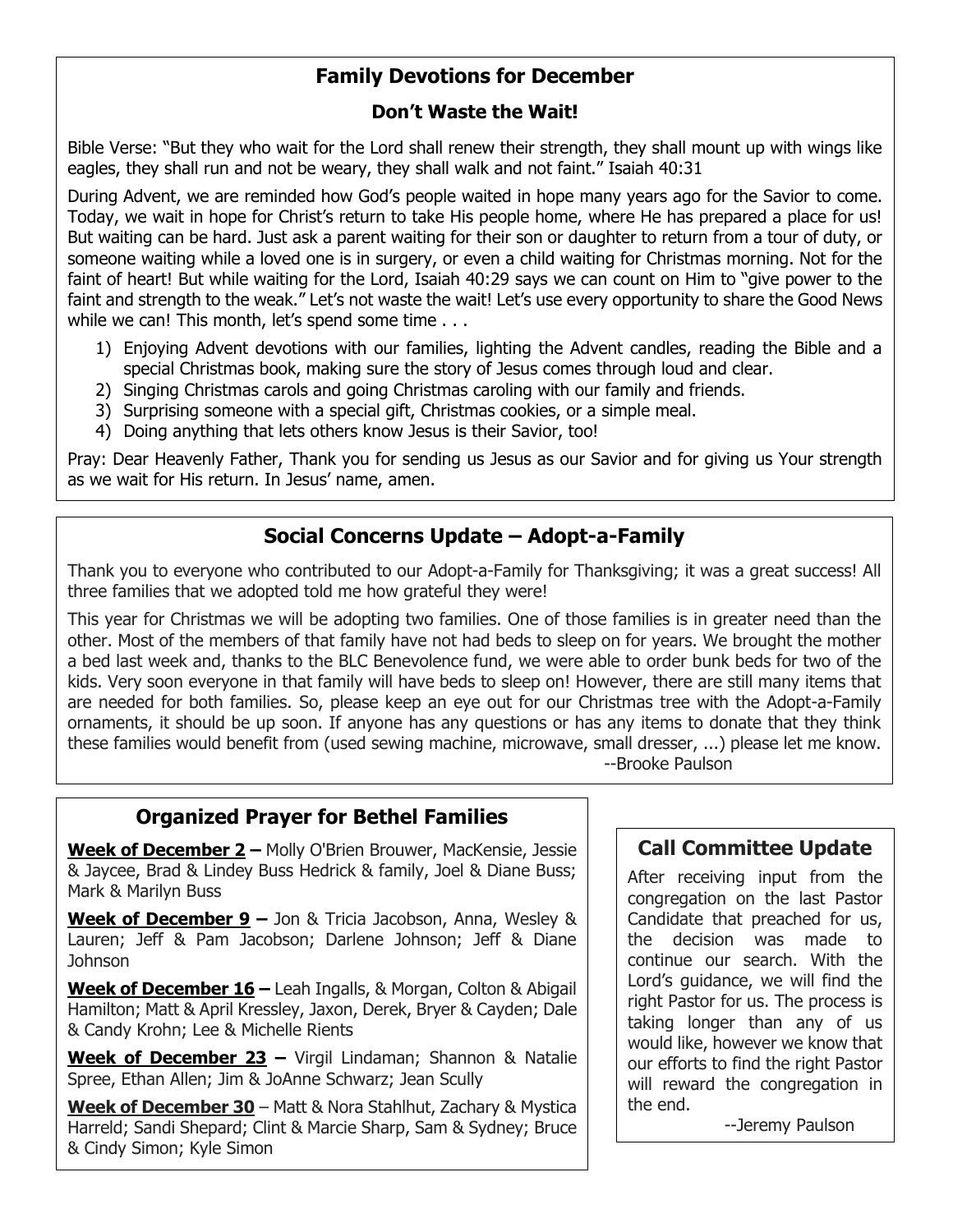# **Worship Assistant Schedule for December--Worship Service 9:00 a.m.**

|                          | <b>December 2</b>             | <b>December 9</b> | December 16        | <b>December 23</b>  | <b>Christmas Eve,</b><br>December 24,<br>7:00 pm | <b>December 30</b> |  |  |
|--------------------------|-------------------------------|-------------------|--------------------|---------------------|--------------------------------------------------|--------------------|--|--|
| <b>USHERS</b>            | Larry & Carol                 | Larry & Carol     | Larry & Carol      | Larry & Carol       | Allen & Rachael                                  | Dennis & Bonnie    |  |  |
|                          | Chapman                       | Chapman           | Chapman            | Chapman             | Redman                                           | Gerloff            |  |  |
| ORGANISTS/PIANISTS       | Janet Mennen/Sharleen Hubbard |                   |                    |                     |                                                  |                    |  |  |
| <b>ALTAR GUILD</b>       | <b>Bonnie Gerloff</b>         |                   |                    |                     |                                                  |                    |  |  |
| <b>GREETERS</b>          | Randy & Connie                | Terry & Darla     | Roger &            | Dave & Sharleen     | Steve & Sherry                                   |                    |  |  |
|                          | Luhring                       | <b>Drewelow</b>   | Doralene Renken    | Hubbard             | <b>Brouwer</b>                                   |                    |  |  |
| <b>LECTORS</b>           | Darla Drewelow                | Julie Dudley      | Jeff Jacobson      | Diane Buss          | <b>Steve Brouwer</b>                             | Beth Van Lengen    |  |  |
| <b>LITURGISTS</b>        | <b>Bonnie Gerloff</b>         | <b>WOV</b>        | Choir Concert      | Sharleen<br>Hubbard |                                                  | Hymn Sing          |  |  |
| <b>ACOLYTES</b>          | Ava Mann                      | Corryn Mann       | Evan Palmer        | Gavin Bernard       | Ava & Corryn<br>Mann                             | Evan Palmer        |  |  |
| <b>COMMUNION</b>         | Marilyn Ingalls               |                   | Marilyn Ingalls    |                     | Marilyn Ingalls                                  |                    |  |  |
| <b>ASSISTANTS</b>        | <b>Bruce Simon</b>            |                   | <b>Bruce Simon</b> |                     | <b>Bruce Simon</b>                               |                    |  |  |
| <b>COFFEE FELLOWSHIP</b> |                               |                   |                    |                     |                                                  |                    |  |  |

## **November Summary of Attendance and Financial Contributions**

|                             | <b>Attendance</b> | <b>Bene./Mission</b> | <b>Current</b> | <b>Building Maintenance</b> |
|-----------------------------|-------------------|----------------------|----------------|-----------------------------|
| <b>Sunday, November 4</b>   | 91                | \$271.62             | \$3,319.64     | \$0.00                      |
| <b>Sunday, November 11</b>  | 66                | \$99.40              | \$1,554.35     | \$0.00                      |
| <b>Sunday, November 18</b>  | 69                | \$140.75             | \$1,981.78     | \$0.00                      |
| <b>Sunday, November 25</b>  | 70                | \$123.74             | \$1,700.92     | \$0.00                      |
| January 1-November 30, 2018 |                   | \$7,509.28           | \$96,898.89    | \$250.00                    |

# **December Anniversaries**

- am & Ami Cordes (3)
- ob & Connie Rule (60)
- el & Diane Buss (50)

# **AP Quilters**

Since quilting started in September, 65 quilts have been completed. The following organizations received 64 of them: Ronald McDonald House, Cedar Valley Hospice in Waverly, Friends of the Library, and Bethel church family. Each resident at Parker Place also received a quilt (the quilts displayed on the pews on November 11th, plus 10 more). They were very happy to receive them.

# **"The Story" Schedule**

(Anyone can join at any time, books are available for purchase for \$9)

Dec. 2 From Shepherd to King

- Dec. 9 The Trials of a King
- Dec. 16 The King Who Had It All

## **December Birthdays**

| 2 - Riley Ellermann | 22 - Colton Henrichs |
|---------------------|----------------------|
| 6 - Ranae Knock     | 22 - Diane Johnson   |
| $7 - Dan Frey$      | $24 -$ Nina Sweeney  |
| $15 -$ Jenn Buss    | 26 - Savannah Buss   |
| $15 -$ Kay Frey     | 28 - Sara Mann       |
| 20 - Sarah Redman   | $31 -$ Vada Luhring  |
| $20 -$ Kris Teeples |                      |